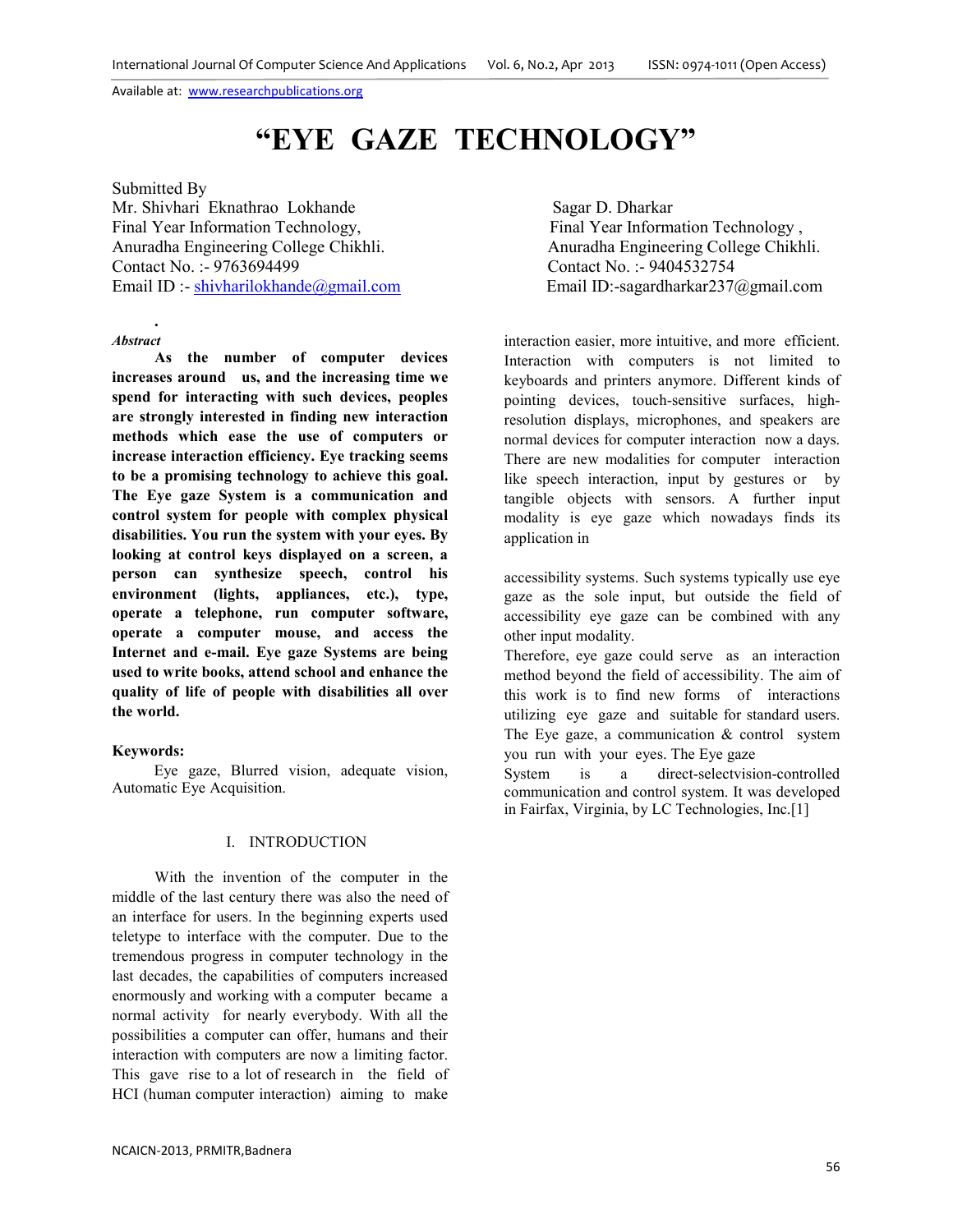

FIGURE 1 : DIRECT-SELECTVISION-CONTROLLED COMMUNICATION AND CONTROL SYSTEM

This system is mainly developed for those who lack the use of their hands or voice. Only requirements to operate the Eye gaze are control of at least one eye with good vision & ability to keep head fairly still. Eye gaze Systems are in use around the world. Its users are adults and children with cerebral palsy, spinal cord injuries, brain injuries, ALS, multiple sclerosis, brainstem strokes, muscular dystrophy, and Werdnig Hoffman syndrome. Eye gaze Systems are being used in homes, offices, schools, hospitals, and long term care facilities. By looking at control keys displayed on a screen, a person can synthesize speech, control his environment (lights, appliances, etc.), type, operate a telephone, run computer software, operate a computer mouse, and access the Internet and e-mail. Eye gaze Systems are being used to write books, attend school and enhance the quality of life of people with disabilities all over the world. In 2008 LC Technologies Introduced the new technique called Eye Gaze Communication System. LC Technologies is leader in research and development of Eye tracking Technologies. [1]

# II. WHO'S USING THE EYE GAZE SYSTEM?

#### A. *The skills needed by the user*

# a. *Good control of one eye*

The user must be able to look up, down, left and right. He must be able to fix his gaze on all areas of a 15-inch screen that is about 24 inches in front of his face. He must be able to focus on one spot for at least 1/2 second. Several common eye movement problems may interfere with Eye gaze use. [2]

These include**s,** 

• **Nystagmus** (constant, involuntary movement of the eyeball)

The user may not be able to fix his gaze long enough to make eye gaze selections.

• **Alternating strabismus** (eyes cannot be directed to the same object, either one deviates)

The Eye gaze System is constantly tracking the same single eye. If, for example, a user with alternating strabismus is operating the Eye gaze System with the right eye, and that eye begins to deviate, the left eye will take over and focus on the screen. The Eye gaze camera, however, will continue to take pictures of the right eye, and the System will not be able to determine where the user's left eye is focused. When the left eye deviates and the right eye is again fixed on the screen the Eye gaze System will resume predicting the gaze point. Putting a partial eye patch over the nasal side of the eye not being observed by the camera often solves this tracking problem. Since only the unpatched eye can the screen, it will continuously focus on the screen. By applying only a nasal-side patch to the other eye, the user will retain peripheral vision on that side.[3]

#### b. *Adequate vision*

 Several common vision problems may affect a user's ability to see text clearly on the Eye gaze monitor. These include the following:

## B. *Inadequate Visual acuity*

 The user must be able to see text on the screen clearly. If, prior to his injury or the onset of his illness he wore glasses, he may need corrective lenses to operate the Eye gaze System. If he's over 40 years old and has not had his vision checked recently, he might need reading glasses in order to see the screen clearly. In most cases,

eye tracking works well with glasses. The calibration

lens boundary splits the image of the pupil, making it difficult for the system's image processing software to determine the pupil center accurately. Graded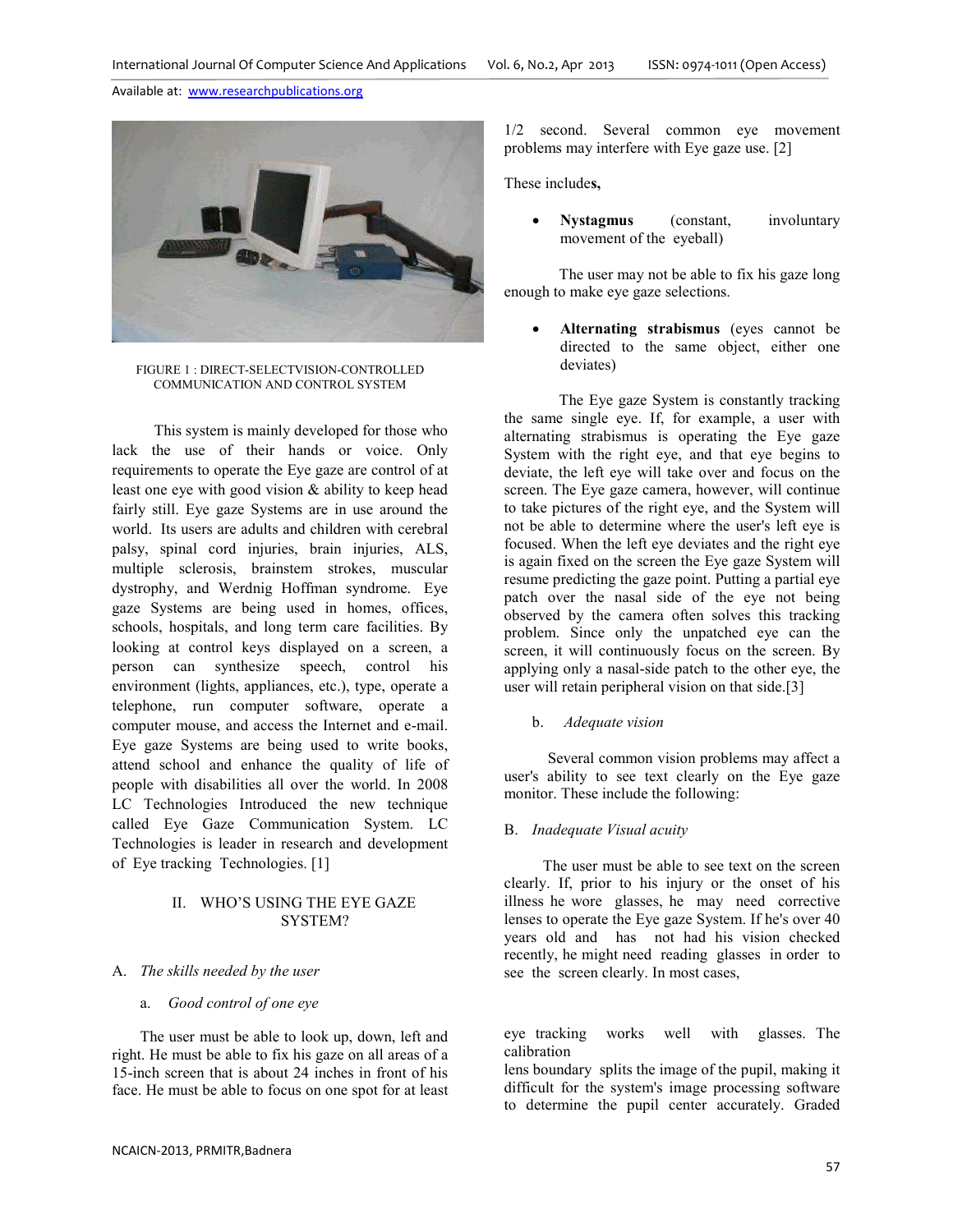bifocals, however, typically do not interfere with eye tracking. Soft contact lenses that cover all or most of the cornea generally work well with the Eye gaze System. The corneal reflection is obtained from the contact lens surface rather than the cornea itself. Small, hard contacts can interfere, if the lens moves around considerably on the cornea and causes the corneal reflection to move across the discontinuity between the contact lens and the cornea.[2]

## C. *Diplopia (double vision)*

Diplopia may be the result of an injury to the brain, or a side effect of many commonly prescribed medications, and may make it difficult for the user to fix his gaze on a given point..[3]

## D. *Blurred vision*

Another occurrence associated with some brain injuries, as well as a side effect of medications, a blurred image on the screen decreases the accuracy of eye fixations.[1]

## E. *Cataracts (clouding of the lens of the eye)*

If a cataract has formed on the portion of the lens that covers the pupil, it may prevent light from passing through the pupil to reflect off the retina. Without a good retinal reflection the Eye gaze System cannot accurately predict the user's eye fixations. The clouded lens may also make it difficult for a user to see text on the screen clearly. Surgical removal of the cataracts will normally solve the problem and make Eye gaze use possible.[3]

F. *Homonymous hemianopsia* (blindness or defective vision in the right or left halves of the visual fields of both eyes)

This may make calibration almost impossible if the user cannot see calibration points on one side of the screen.

## G. *Ability to maintain a position in front of the Eye gaze monitor*

It is generally easiest to run the System from an upright, seated position, with the head centered in front of the Eye gaze monitor. However the Eye gaze System can be operated from a semi-reclined position if necessary.

Continuous, uncontrolled head movement can make Eye gaze operation difficult, since the Eye gaze System must relocate the eye each time the user

moves away from the camera's field of view and then returns. Even though the System's eye search is completed in just a second or two, it will be more tiring for a user with constant head movement to operate the System.[4]

## H. *Mental abilities that improve the probability for successful Eye gaze use*

a. *Cognition* 

Cognitive level may be difficult to assess in someone who is locked in, especially if a rudimentary communication system has not been established. In general, a user with average intelligence will best maximize the capabilities of an Eye gaze System.[3]

## b. *Ability to read*

At present, the Eye gaze System is configured for users who are literate. The System is text-based. A young child

with average intelligence may not be reading yet, but

probably has the capability to learn to read at an average age. He may be able to recognize words, and may be moving his eyes in a left to right pattern in preparation for reading. As an interim solution many teachers and parents stick pictures directly onto the screen. When the child looks at the picture activates the Eye gaze key that is located directly underneath it.[3]

c. *Memory* 

Memory deficits are a particular concern in considering the Eye gaze System for someone with a brain injury. A user who can't remember from one day to the next how to operate the system may find it too difficult to use effectively. [4]

## III. HOW DOES THE EYE GAZE SYSTEM WORK?

 As a user sits in front of the Eye gaze monitor, a specialized video camera mounted below the monitor observes one of the user's eyes. Sophisticated imageprocessing software in the Eye gaze System's computer continually analyzes the video image of the eye and determines where the user is looking on the screen. Nothing is attached to the user's head or body.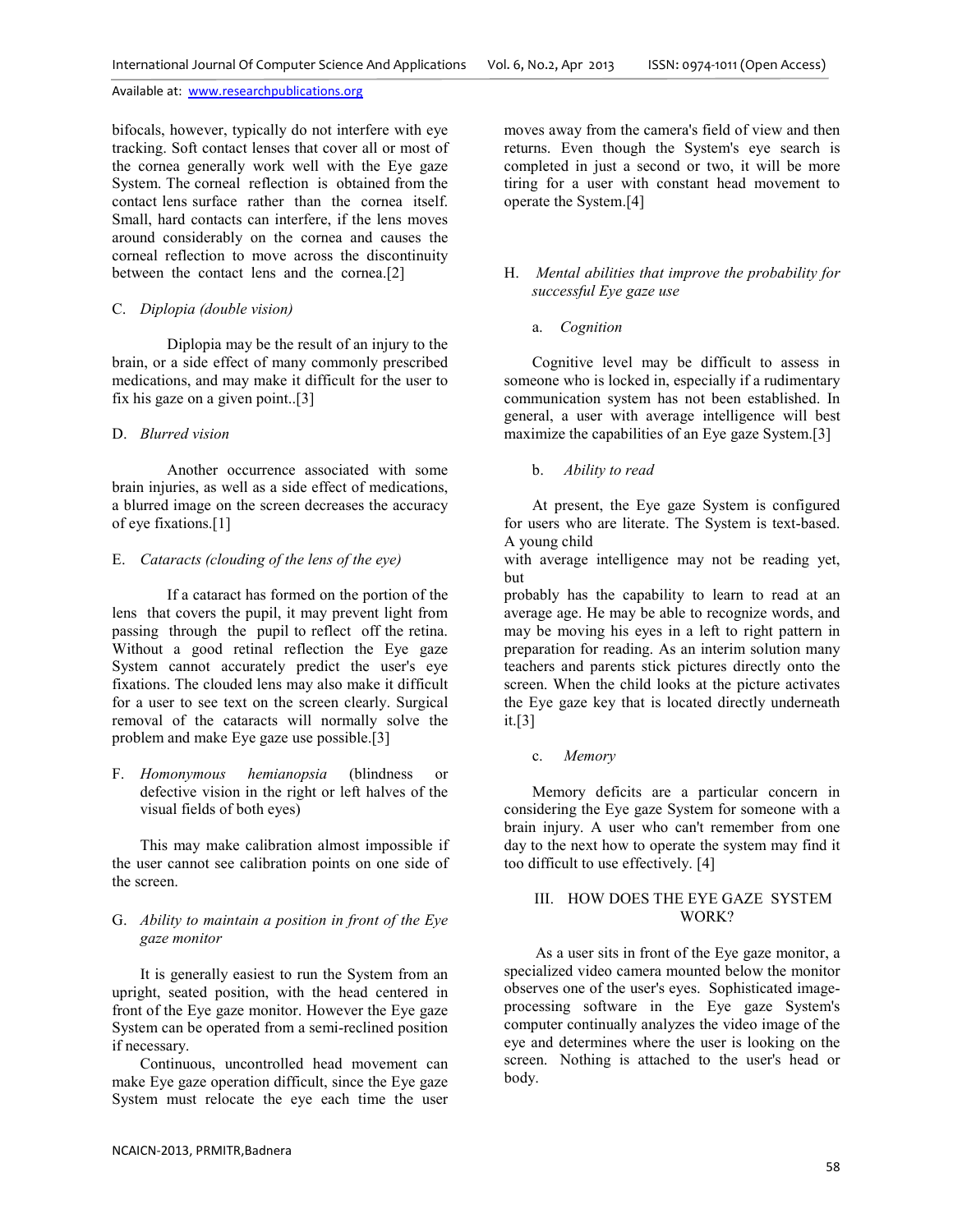

FIGURE 2 : STRUCTURE OF SYSTEM

 **In detail the procedure can be described as follows:** The Eye gaze System uses the pupil-center/corneal reflection method to determine where the user is looking on the screen. An infraredsensitive video camera, mounted beneath the System's monitor, takes 60 pictures per second of the user's eye. A low power, infrared light emitting diode (LED), mounted in the center of the camera's lens illuminates the eye. The LED reflects a small bit of light off the surface of the eye's cornea. The light also shines through the pupil and reflects off of the retina, the back surface of the eye, and causes the pupil to appear white. The bright-pupil effect enhances the camera's image of the pupil and makes it easier for the image processing functions to locate the center of the pupil. The computer calculates the person's gaze point, i.e., the coordinates of where he is looking on the screen, based on the relative positions of the pupil center and corneal reflection within the video image of the eye. Typically the Eye gaze System predicts the gaze point with an average accuracy of a quarter inch or better. Prior to operating the eye tracking applications, the Eye gaze System must learn several physiological properties of a user's eye in order to be able to project his gaze point accurately. The system learns these properties by performing a calibration procedure. The user calibrates the system by fixing his gaze on a small yellow circle displayed on the screen, and following it as it moves around the screen. The calibration procedure usually takes about 15 seconds, and the user does not need to recalibrate if he moves away from the Eye gaze System and returns later.[8]

#### IV. HOW TO RUN THE EYEGAZE SYSTEM?

A user operates the Eye gaze System by looking at rectangular keys that are displayed on the control screen. To "press" an Eye gaze key, the user looks at the key for a

specified period of time. The gaze duration required to visually activate a key, typically a fraction of a second, is adjustable. An array of menu keys and exit keys allow the user to navigate around the Eye gaze programs independently. The image processing functions in the Edge Analysis System are all implemented in software. The eye tracking functions compute the raw gaze point coordinates each  $60<sup>th</sup>$  of a second in synchronization with the field rate of the video camera. At each sampling iteration, the eye tracking software places the measured eye gaze data into data structures where it is readily available to the application program.[10]



#### FIGURE 3 : WORKING OF SYSTEM

### V. ENVIRONMENT REQUIRED FOR AN EYE GAZE SYSTEM

Eye gaze system must take care of light sources in the room in order to ensure the best accuracy, because eye tracking is done using infrared light. The Eye gaze System

 must be operated in an environment where there is limited of ambient infrared light. Common sources of infrared light are sunlight and incandescent light bulbs. The System makes its predictions based on the assumption that the only source of infrared light shining on the user's eye is coming from the center of the camera. Therefore, stray sources of infrared may degrade the accuracy or prevent Eye gaze operation altogether. The System works best away from windows, and in a room lit with fluorescent or mercury-vapor lights, which are low in infrared.[3]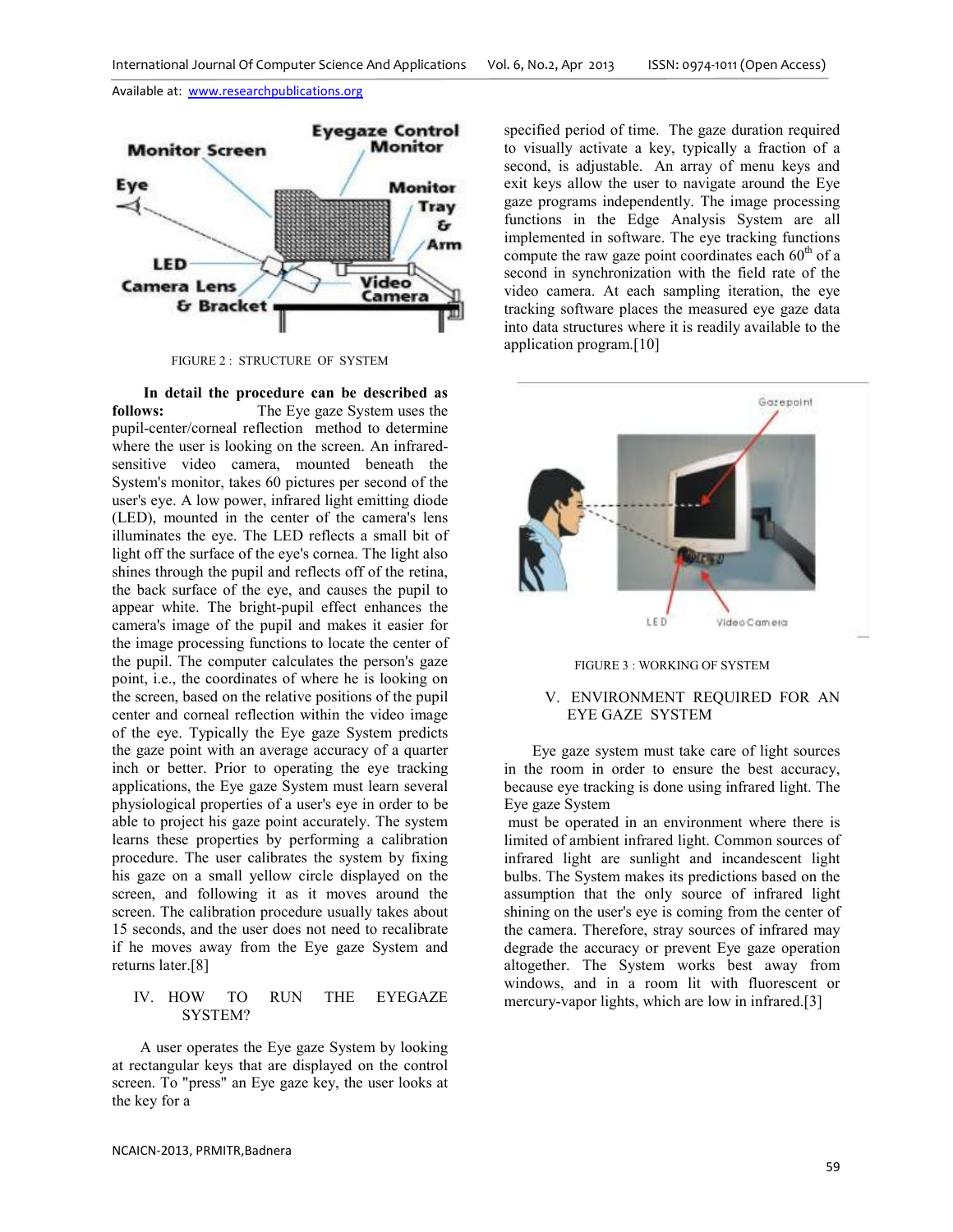.

Available at: www.researchpublications.org



#### FIGURE 4 : ENVIRONMENT REQUIRED

## VI. APPLICATIONS

## A. *MENUS OF EYEGAZE SYSTEM*

**The main menu**: The Main Menu appears on the screen as soon as the user completes a 15 second calibration procedure. The Main Menu presents a list of available Eye gaze programs. The user calls up a desired program by looking at the Eye gaze key next to his program choice.[10]

| <b>MAIN MENU</b>               |  |                        |  |  |  |  |  |  |  |
|--------------------------------|--|------------------------|--|--|--|--|--|--|--|
| <b>Read Text</b>               |  | <b>Phrases</b>         |  |  |  |  |  |  |  |
| <b>Lights &amp; Appliances</b> |  | Typewriter<br>f        |  |  |  |  |  |  |  |
| Paddle Ball                    |  | <b>Vertical Paddle</b> |  |  |  |  |  |  |  |
| Score Four                     |  | Run Second PC          |  |  |  |  |  |  |  |
| Telephone                      |  | Re-Calibrate           |  |  |  |  |  |  |  |

#### FIGURE 5 : MAIN MENU

#### B. *Main Menu options:*

## a. *The Phrase Program*

The Phrases program, along with the speech synthesizer, provides quick communications for nonverbal users. Looking at a key causes a preprogrammed message to be spoken. The Phrases

program stores up to 126 messages, which can be composed and easily changed to suit the user.[11]

#### b. *Type writer Program*

Simple word processing can be done using the Typewriter Program. The user types by looking at keys on visual keyboards. Four keyboard configurations, simple to complex, are available. Typed text appears on the screen above the keyboard display. The user may "speak" or print what he has typed. He may also store typed text in a file to be retrieved at a later time. The retrieved text may be verbalized, edited or printed. [10]

| $\alpha$     | B.           | ¢          | D                         | E) | $\mathbb F$ | G       | Ĥ. |
|--------------|--------------|------------|---------------------------|----|-------------|---------|----|
| r            | $\mathbb J$  | ĸ          | $\mathbf{L}_{\mathrm{c}}$ | M  | $_{\rm N}$  | $\circ$ | p  |
| q            | $\mathbb{R}$ | s          | $\mathbb{T}$              | u  | v           | w       | ×  |
| $\mathbf{L}$ | $\mathbf{2}$ | ×,         | Y                         | ż  | 走           | <-BACK  |    |
| OUT          | ENT          | <b>SPK</b> | SPACE                     |    | <b>PSE</b>  |         |    |

#### FIGURE 6 : TYPE WRITER

#### c. *The telephone program*

The telephone program allows the user to place and receive calls. Frequently used numbers are stored in a telephone "book". Non-verbal users may access the speech synthesizer to talk on the phone.



FIGURE 7 : TELEPHONE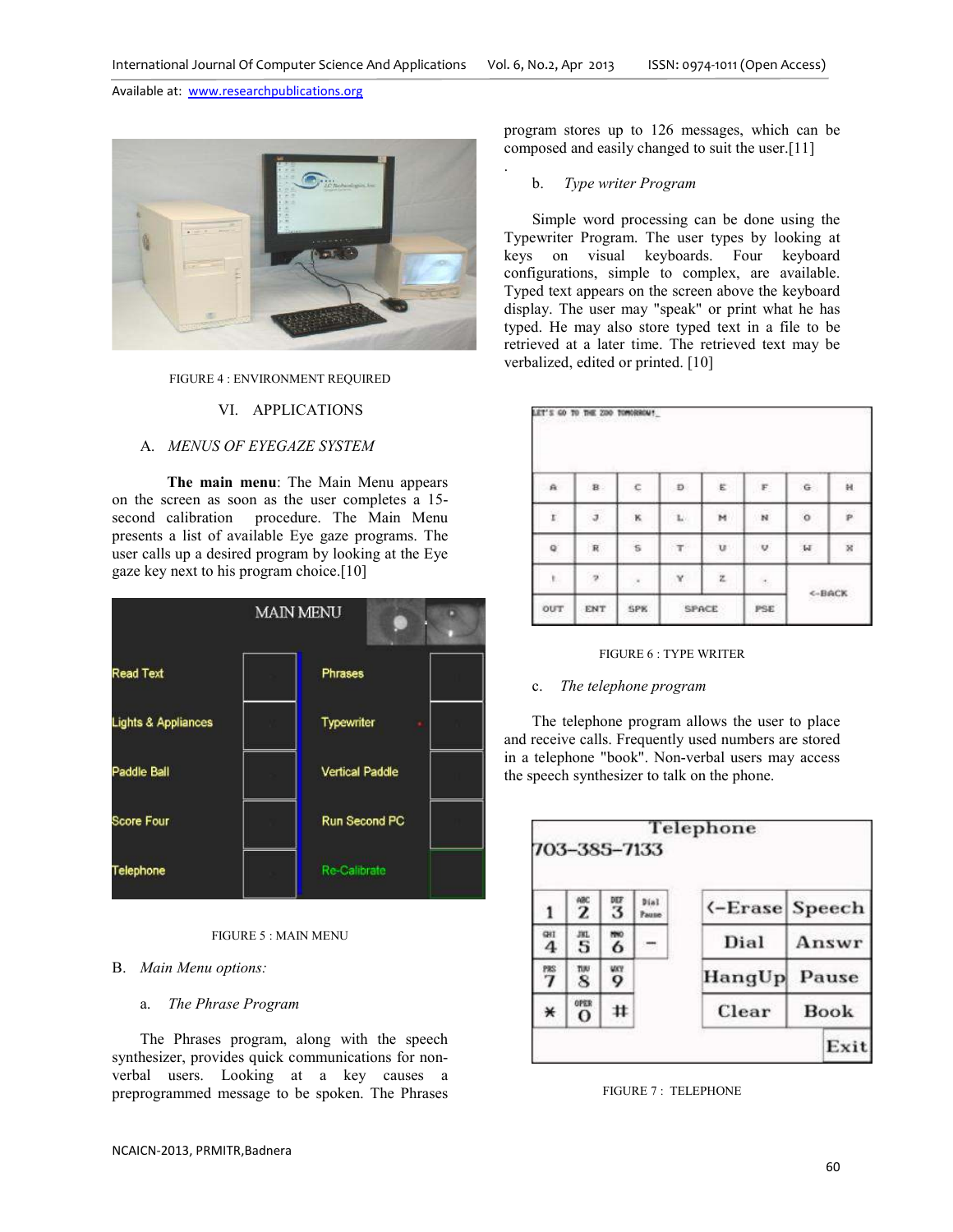## d. *Run Second PC*

The Run Second PC program permits the Eye gaze Communication System to act as a peripheral keyboard and

Mouse interface to a Windows computer. The user can run any off-the-shelf software he chooses on the second computer. He can access the Internet, and send e-mail by looking at keyboard and mouse control screens on the Eye gaze monitor. The programs being run are displayed on the second computer's monitor. Typed text appears simultaneously on the Eye gaze and second pc's screens. For children, two new Eye gaze programs have been added to the Eye gaze System. Both run with the Second PC option. **Eye Switch** is a big, basic on-screen switch to run "cause & effect" software programs on a Second PC. **Simple Mouse** is an easy mouse control program to provide simplified access to educational software on a Second PC.[10]

|                | bear Uncle Charlie.F<br>It was good to see you last week.<br>but the line was busy. |     |             |         |                          |    |            | I'll call again tomorrow.F |    | I tried to call you on the phone yesterday |              |               |                |
|----------------|-------------------------------------------------------------------------------------|-----|-------------|---------|--------------------------|----|------------|----------------------------|----|--------------------------------------------|--------------|---------------|----------------|
| ESC            | FI                                                                                  | F2  | F3          |         | ٣B                       | F6 |            | FB                         | F9 | F10                                        | F11          |               | <b>F12 OUT</b> |
| $\mathbf{x}$ . | 1                                                                                   | a   | з           |         | 5                        | 6  | 7          | 8                          | а  | $\Omega$                                   |              | Prt Pse SPK   |                |
|                | <b>CTL</b> ALT                                                                      | q   | zo.         | k.      | $\mathbf{1}$             | u  | P          | <-BACK NLk                 |    |                                            | v            |               |                |
| TABI SL        |                                                                                     | N.W | t           | b.      | $\blacksquare$           | ¥. | ٠          | ENT                        |    | Hom                                        |              | PuU           |                |
| <b>SHF</b>     |                                                                                     | £   |             |         | <b>SPACE</b>             | n  | 盘          | <b>SHF</b>                 |    | $\leftarrow$                               | PSE          | $\rightarrow$ |                |
| $\lambda$      | v                                                                                   | c   | $\mathbf d$ | $\circ$ | $\overline{\phantom{a}}$ | s. | <b>YES</b> | ť                          | -3 | Erad                                       | $\checkmark$ | PgD           |                |
| -2             |                                                                                     |     | z           | ×       | v                        | ь  |            |                            |    | <b>INS</b>                                 |              | DEL           | ENT            |

FIGURE 8 : FREQUENCY KEYBOARD

### e. *The Lights & appliances Program*

The Lights & appliances Program which includes computer-controlled switching equipment, provides Eye gaze control of lights and appliances anywhere in the home or office. No Special house wiring is necessary. The user turns appliances on and off by looking at a bank of switches displayed on the screen.[10]

f. *Paddle games & Score Four* 

These are the visually controlled Games.

g. *Read Text Program* 

The Read Text Program allows the user to select text for display and to "turn pages" with his eyes. Any ASCII format text can be loaded for the user to access. Books on floppy disk are available from Services for the Blind.[11]

# h. *Television*

.

Television programs can be displayed directly on the desktop Eye gaze System screen. On-screen volume and channel controls provide independent operation. (Not available on the Portable Eye gaze System.)

## VII. NEW PORTABLE EYEGAZE SYSTEM

The Portable Eye gaze System can be mounted on a weighs wheelchair and run from a 12-volt battery or wall

outlet. It only 6 lbs (2.7 kg) and its dimensions are 2.5"x8"x9" (6.5cm x20cm x23cm). The Portable Eye gaze System comes with a flat screen monitor and a table mounts for its monitor. The monitor can be lifted off the table mount and slipped into a wheelchair mount.[11]

FIGURE 9 : THE PORTABLE EYE GAZE SYSTEM

# MOUNTED ON A WEIGHS WHEELCHAIR

# VIII. UPCOMING TECHNOLOGY

# A. *Totally Free Head Motion*

This new technology solves eye tracking's tolerance-to-head-motion challenge once and for all. The Eye gaze System's Eyefollower™2.0 accommodates all natural head motions during normal computer operation. The user can sit back, sit

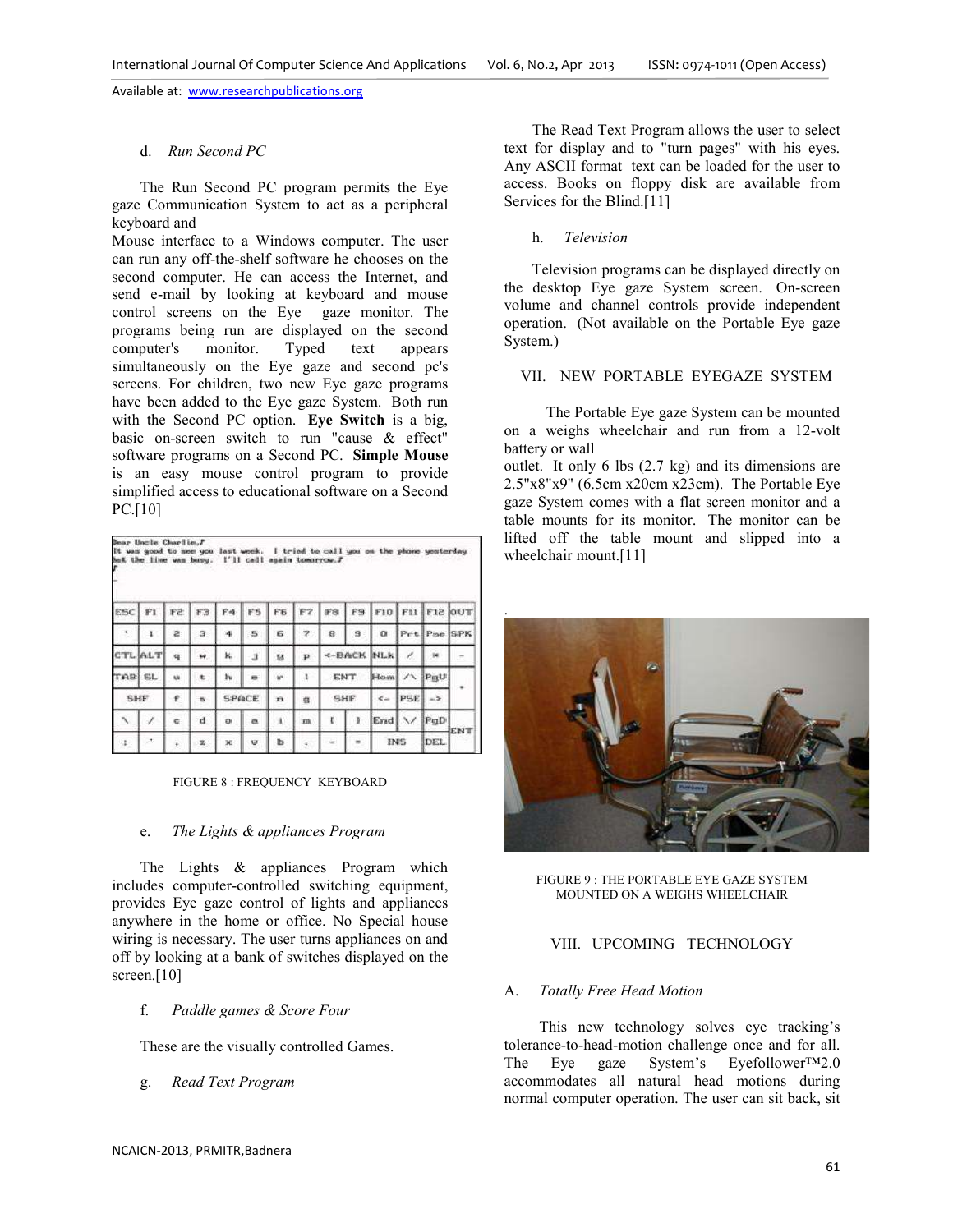up, slouch down, move side to side, reach over to the mouse, operate the keyboard, and move close to the screen to examine a display at close rang.

#### B. *Automatic Eye Acquisition*

The Eyefollower™2.0 automatically acquires the eyes when the user enters the workspace, and it rapidly re-acquires the eyes when he returns his attention to the screen after turning his head away.

#### C. *Binocular Eye tracking*

The Eyefollower™2.0 tracks both eyes over the full range of head motion. The gaze point sampling rate is 120 Hz.

#### D. *High Gaze point Tracking Accuracy*

The Eye gaze System achieves its highly accurate 0.45 degree gaze point tracking accuracy throughout the operational head range.

#### E. *Easy User Calibration*

The user calibration employs the same, easy procedure used with the fixed-camera Eye gaze System.

#### IX. CONCLUSION

Today, the human Eye-gaze can be recorded by relatively unremarkable techniques. This thesis argues that it is possible to use the Eye-gaze of a computer user in the interface to aid the control of the application. Care must be taken, though, that Eyegaze tracking data is used in a sensible way, since the nature of human eye-movements is a combination of several voluntary and involuntary cognitive processes.

The main reason for Eye-gaze based user interfaces being attractive is that the direction of the Eye-gaze can express the interests of the user-it is a potential porthole into the current cognitive processes-and communication through the direction of the eyes is faster than any other mode of human communication.

## REFERENCES

[1] Heiko Drewes , "Eye Gaze Tracking for Human Computer Interaction",2010

[2] Linda E. Sibert, Robert J.K. Jacob, " Evaluation of

Eye Gaze Interaction ",2003

[3] Markus Ablaßmeier, Tony Poitschke, Frank Wallhoff, KLaus Bengler∗ and Gerhard Rigoll , "Eye Gaze studies comparing head-up and head-down displays in vehicles",2008

[4] Javed I. Khan and Oleg Komogortsev, "A Hybrid

 Scheme for Perceptual Object Window Design with

 JointScene Analysis and Eye-Gaze Tracking for

 Media Encoding based on Perceptual Attention",

2008.

- [5] Anup Dosh and Mohan Manubhai Trivedi, "On the Roles of Eye Gaze and Head Dynamics in Predicting Driver's Intent to Change Lanes" , *IEEE TRANSACTIONS ON INTELLIGENT TRANSPORTATION SYSTEMS, VOL. 10, NO. 3, SEPTEMBER 2009*
- [6] Jian-Gang Wang, Eric Sung, Ronda Venkateswarlu, "Eye Gaze Estimation from a Single Image of One Eye",*Proceedings of the Ninth IEEE International Conference on Computer Vision (ICCV 2003) 2-Volume Set0- 7695-1950-4/03 \$17.00 © 2003 IEEE*
- [7] Erickson, K. and Koppenhaver, D. (2007) Children with Disabilities: Readingand Writing the Four-Block Way®. Greensboro, NC: Carson-Dellosa.
- [8] Kar-Han Tan, Department of CS and Beckman InstituteUniversity of Illinoisat Urbana-Champaign," Appearance-based Eye Gaze Estimation"2009
- [9]R. Alex Colburn,Michael F. Cohen,Steven M. Drucker," The Role of Eye Gaze inAvatar Mediated Conversational Interfaces"2006
- [10] Ruigang Yang1 and Zhengyou Zhang," Eye Gaze Correction with Stereovision for Video-Teleconferencing"2001